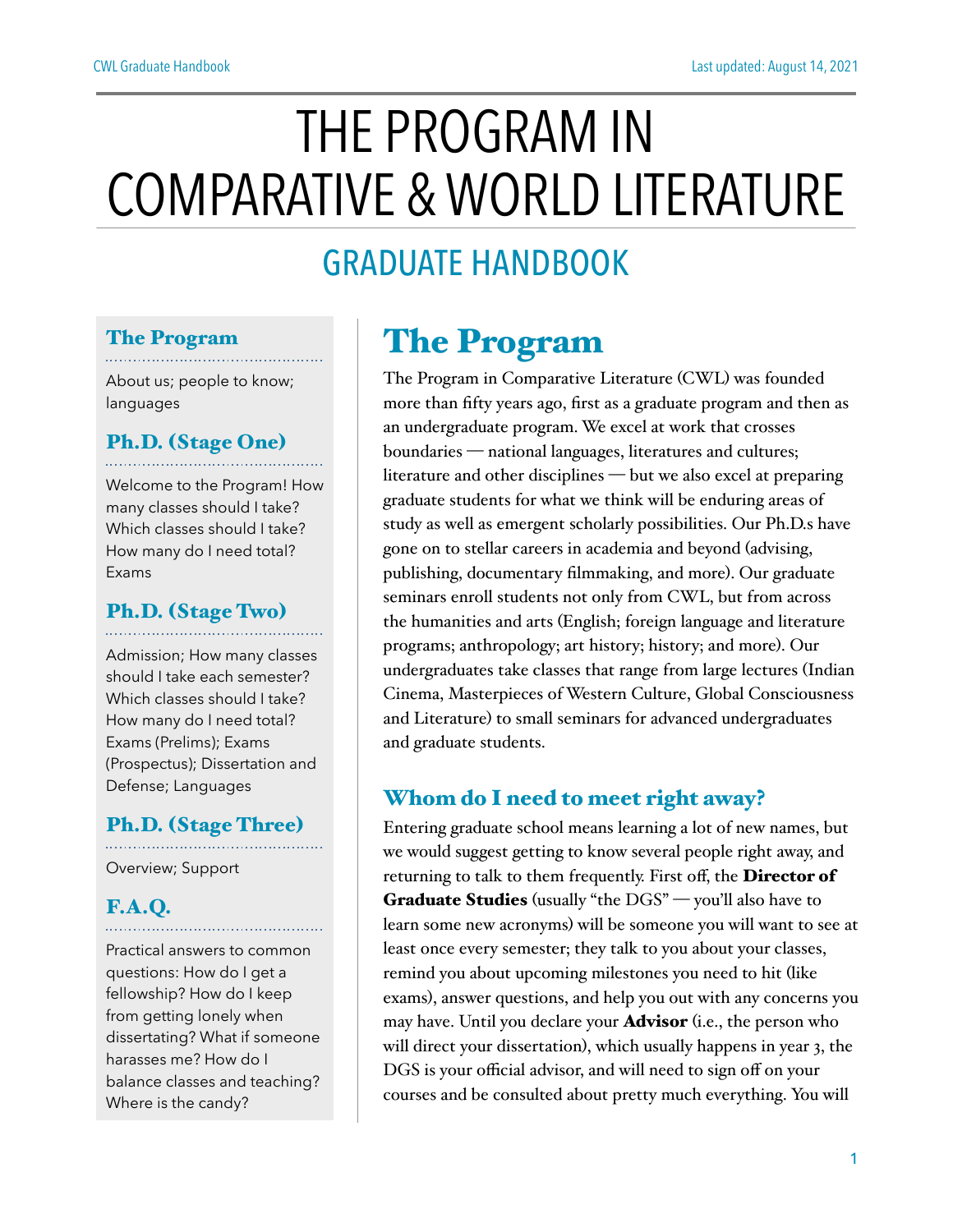also want to see, at least once per year, the **Director** of the Program, who monitors all the students in concert with the DGS and the rest of the faculty. More importantly, the Director also decides, in consultation with the faculty, how the Program supports its students (fellowships, research assistantships, teaching assignments) and is the contact between the Graduate College and the Program. You will definitely also get to know the Program's **Office Manager**, who handles some of the paperwork you'll need to complete, as well as the third floor staff, who handle Human Resources, Student Services and Admission and Records.

#### Languages

Languages are really, really important to Comparative Literature as a discipline; your goal is to have multiple languages at a high level of sophistication—good enough to read, analyze and discuss sophisticated works of literature in the original. Language learning is a major part of the discipline and something we all work on, all the time. Remember that for your primary (and possibly secondary) literatures, you may one day be seeking a faculty position in a national literature department dedicated to that language. Some disciplines (such as French) set a particularly high value on the pursuit of linguistic perfection, and you should work to develop a sense of the professional norms for each of your fields and strive to meet them.

At Stage One, you should have two languages besides English, one of which, at this stage, may be a research language (reading knowledge, in other words). Knowledge of the "literary" languages should be at a sufficiently advanced level so as to allow you to take advanced courses in the respective literatures in other literature departments at UIUC. The languages you present must coincide with the literatures chosen for the major and minor literatures.

There are several ways of certifying competence in a research language. In our Program, competence in many commonly taught European languages (German, French, Italian, Spanish, etc.) is normally defined as the equivalent of having completed two years of college study in that language (that is, through the 104 level). Competence in these languages may be certified by actually completing the fourth semester of language study at UIUC with a grade of B or better, or with "credit". Merely completing the 500 and 501 language sequence (reading knowledge for graduate students), if offered, is not considered sufficient for research competence in the respective language. The student who chooses the 500-501 sequence must subsequently certify competence by passing the equivalent of the final exam in 104 with a grade of B. Competence in other languages is measured by the equivalent ability to read and adequately comprehend a literary text of average difficulty in that language, and may take longer (Arabic, Chinese, Russian, Basque, and so on).

For students majoring in European and/or American literatures before 1800, Latin is generally required either as a research language or as a literary field. Students concentrating on the earlier periods of a national literature (before 1500 in the case of European literatures; a different chronology is applied in the case of other literatures) are responsible for the earlier forms of the respective language (which does not necessarily count as a separate language for the purposes of fulfilling the research language requirement; this is at the discretion of the DGS). Students concentrating on the modern periods of their literatures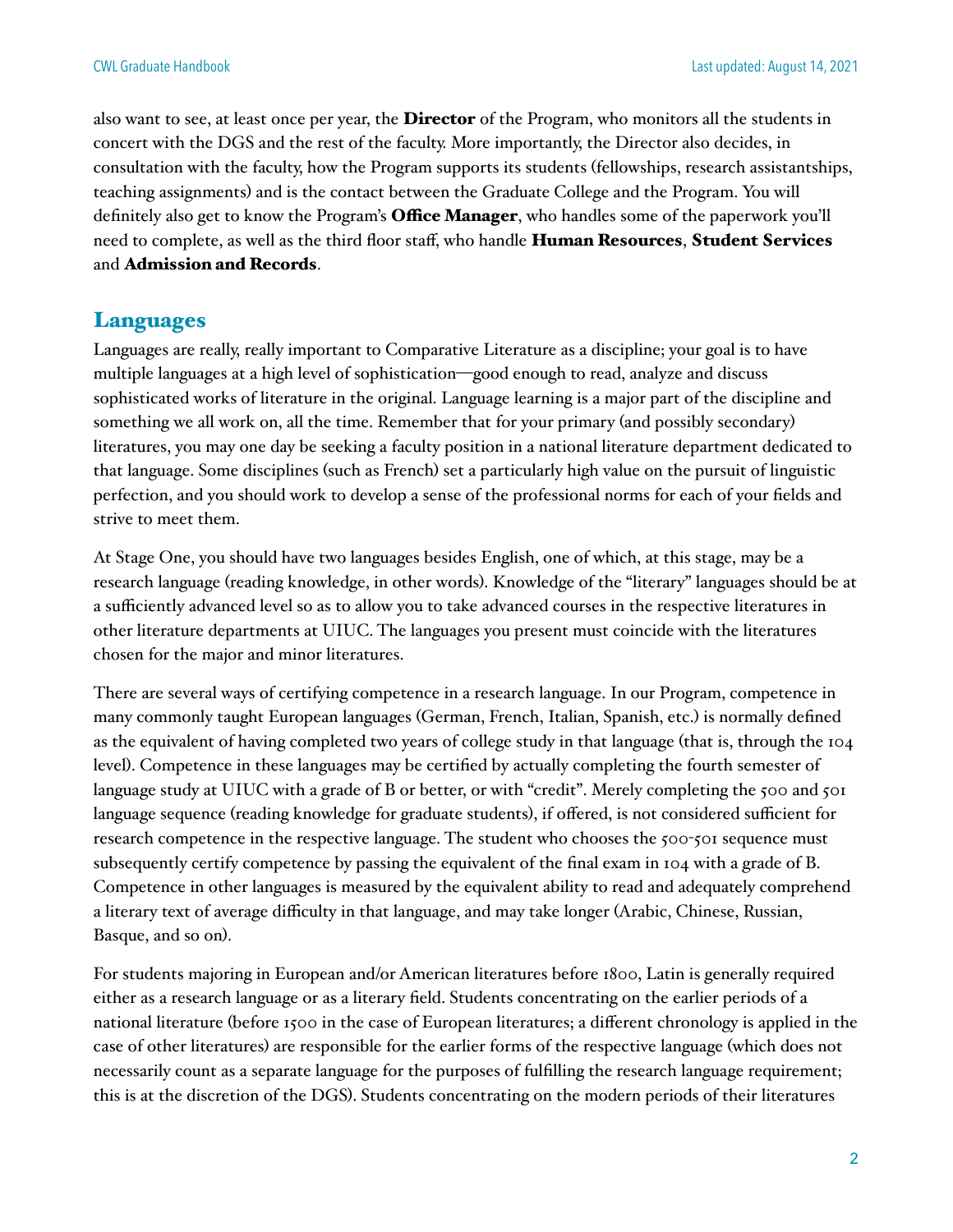are not required to know the linguistic history of their literatures but are encouraged to do so. The presentation of a classical language either as a field or as a research language relevant to the student's specializations is encouraged though not required. Classical languages are, for instance, Greek, Latin, Sanskrit, Classical Chinese, etc.

Applicants for whom English is not a native language should present one of the following TOEFL scores as a minimum: 103 on the TOEFL iBT exam; 257 on the computer-based TOEFL; or 613 on the paperbased TOEFL. Note that these scores are above those set by the Graduate College for general admission to a number of other fields. This minimum-score policy will be reviewed periodically and adjusted if necessary. If English is not your native language, you will absolutely need to make sure that you work towards professional-level competence in it. We prepare our students for the US job market, in which you will need very strong English, even if you are being considered for positions in a national literature department other than English.

## The Ph.D., Stage One (formerly the M.A.)

All graduate students enter the program as Ph.D. students, and all of them at Stage One (see overview on last page), which is essentially a probationary period so we can assess the student's level, aptitude for Comparative Literature, and whether the Program and the student make for a good "fit." If you enter with an M.A. in an appropriate literary field (like Comparative Literature, a regional field like Romance Languages and Literatures, or a specific national literature like Japanese or French), you may choose to take the M.A. Exam at the end of your first year and move to Stage Two. Otherwise, students remain in Stage One for their first two years, and take the M.A. Exam at the end of their second year.

#### How many classes do I need to take each semester?

Generally speaking, the norm is that you will take 2-3 seminars while you are teaching, and 3-4 seminars if you are on fellowship. (Taking fewer than eight units is generally not an option, because it's not considered a full load.) In any given semester, you should consult with the DGS and your Advisor, balancing out your teaching, your courses, your life and your language work. You need to be careful and ensure that you maintain the required minimum of courses to satisfy visa or fellowship requirements (some classes are less than 4 units, for example, or simply may not count toward your visa or fellowship requirements, like language courses).

#### Which classes do I need to take? How many?

To advance past Stage One of the Ph.D., you will need to take a minimum of 8 courses (32 units), fulfilling the requirements in the checklist below, but we expect everyone (especially fellowship students) to take more. These courses will generally be 500 level graduate seminars, but a few (a maximum of 3) 400-level courses are acceptable. *You should always seek out courses taught by the faculty you think you might want to work with*, in CWL and in your various fields. There are also some specific requirements that you will need to fulfill at Stage One: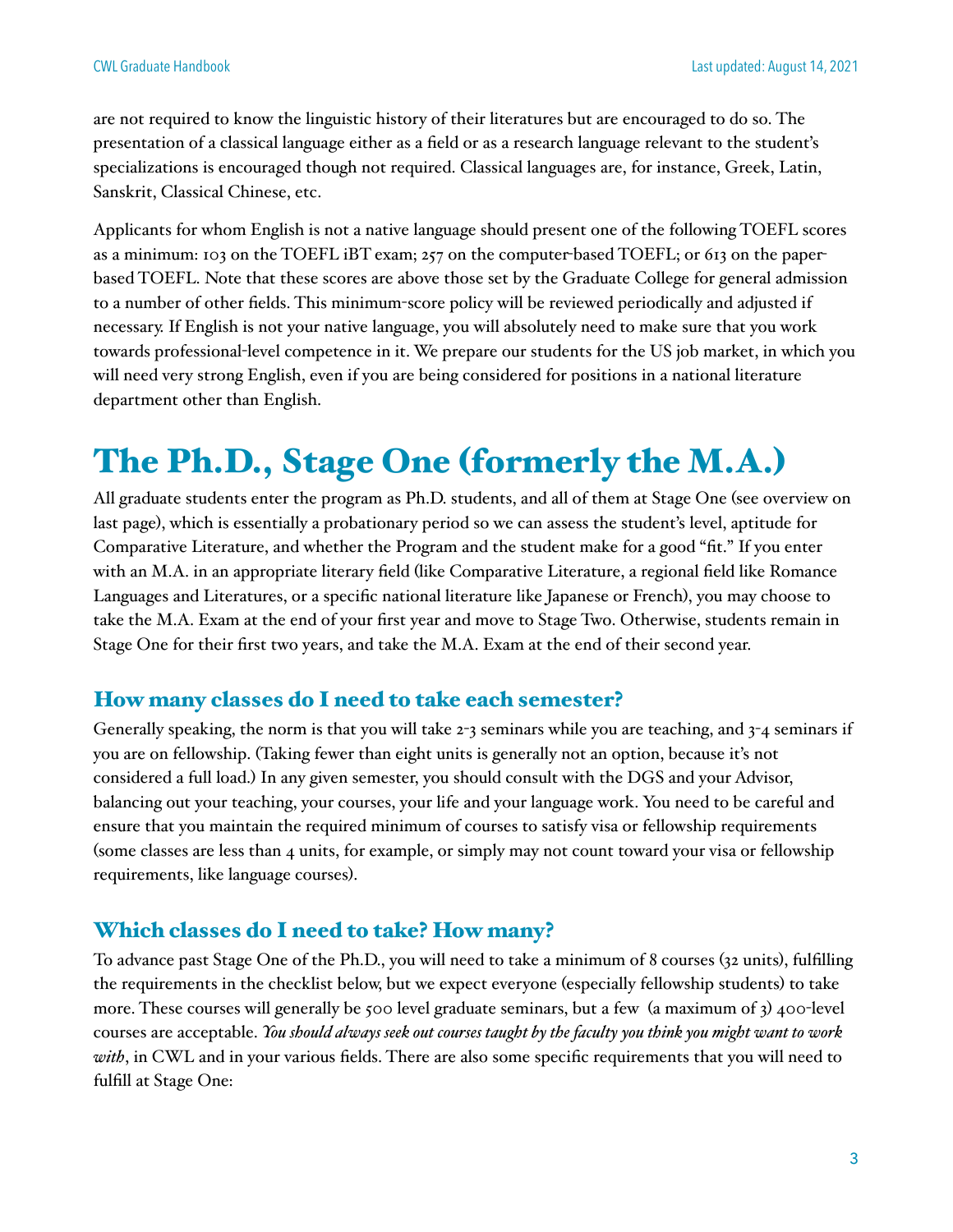| CWL <sub>501</sub>                       | I course in major literature                                                                           |
|------------------------------------------|--------------------------------------------------------------------------------------------------------|
| $CWL$ 502                                | I course in minor literature                                                                           |
| I CWL seminar $(551, 561, 571$ or $581)$ | I course in CWL or major or minor lit                                                                  |
| I CWL seminar $(551, 561, 571$ or $581)$ | I course in CWL, major lit, minor lit or<br>a non-literary field for cultural or historical<br>context |

#### A typical course of study:

Let's take the case of Cameron, a US student who majored in French in college and is now also pursuing Japanese. French at Illinois needed an extra instructor, so Cameron was supported by language teaching the first year; they then went on to work as a teaching assistant in CWL 114 in the second year. Cameron's first two years of coursework might look something like this:

| <b>FALL 1</b>                | <b>SPRING 1</b>               | <b>FALL 2</b>                  | <b>SPRING 2</b>                |
|------------------------------|-------------------------------|--------------------------------|--------------------------------|
| CWL 501 (Theory)             | CWL 502 (Methods)             |                                | EALC 415 (Japanese Lit)        |
| FRENCH 505 (Lang. Pedagogy)  | FRENCH 574 (19th c. Fr. Lit.) | FRENCH 578 (20th c. Fr. Lit)   | CWL 504: (Film Theory)         |
| CWL 581 (Ecocriticism)       |                               | CWL 581 (Nation & Gender)      | CWL 561 (Lyric Poetry)         |
| JAPN 203 (Intermediate)      | JAPN 204 (Intermediate)       | JAPN 305 (Advanced)            | JAPN 306 (Advanced)            |
| Teaching: FR 101 (1 section) | Teaching: FR 101 (2 sections) | Teaching: CWL 114 (3 sections) | Teaching: CWL 114 (3 sections) |

At the end of two years, Cameron has gotten Japanese to an advanced level (which is farther than is strictly necessary at this stage), ticked all of the required boxes, and taken an additional class (note that FR 505 is a required pedagogy class, and does not count toward the 8 required courses).

#### The M.A. Exam

You take this in your fourth semester in the Program, at the end of your second year (unless you enter with an M.A. in an approved field and choose to take it at the end of year one). **All M.A. exams are** taken during the first week in March, with exceptions only for medical or family emergencies. You will need a committee of three people, each one the primary examiner for one of the three parts of the exam. The DGS will need to approve your examiners once you've chosen them, and at least one of them must be **core faculty** in CWL (this person will serve as chair; make sure to let them know that they have that role). You should print out Instructions for M.A. Examiners (downloadable separately), and give it to each member of your examining committee so that they know what they are supposed to do (email them a copy as well!). After the exams, you must meet with your committee to discuss the results, and your future plans in the program.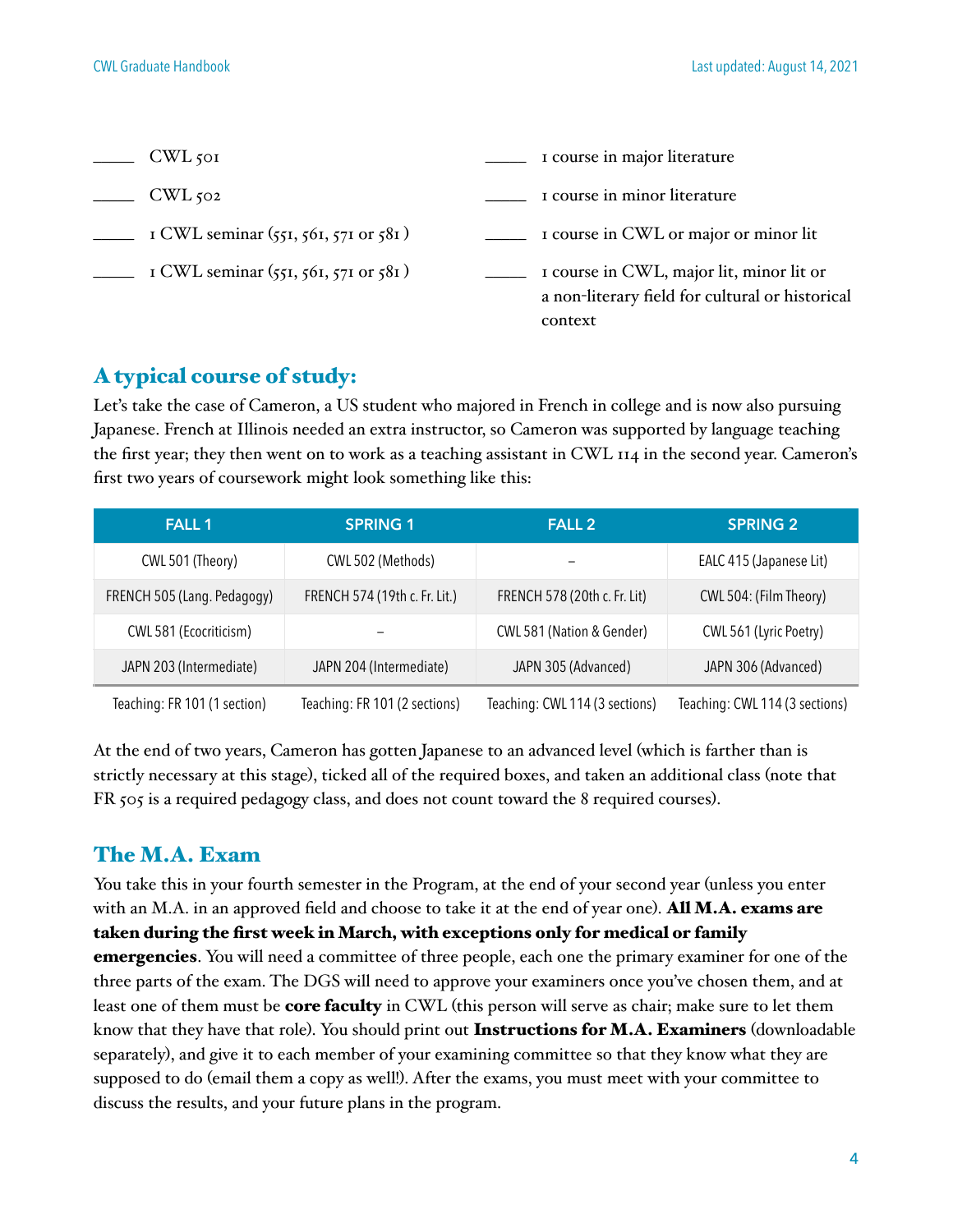The three parts of the exam are as follows:

- 1. A critical theory exam based on materials covered in CWL 501-502 and your area of specialization, covering several different critical approaches (4 hours in length). The reading list consists of 20 works divided into 4 categories, selected in consultation with the examiner. The exam consists of 3-4 essay questions covering various aspects of the reading list. You choose only two questions and answers them in a coherent essay of no less than five double-spaced pages each (2 hours per question). Your examiner here will likely be your instructor from CWL 501 or 502.
- 2. A period exam in the **major literature** (4 hours in length), based on a reading list of 20-25 works. The exam consists of two parts. First, two or three essay questions on any aspects of the reading list. You choose only one question and answers it in a coherent essay of no less than five double-spaced pages (2 hours). Second, a passage in the *original language*, chosen by the examiner from any single work on the reading list, which you explicate in no less than four double-spaced pages. The passage can be in the form of a short poem or a prose passage of about 500-700 words, and it should be sufficiently rich to allow for a nuanced analysis that draws out not only the specific features of the passage and the work to which it belongs, but also general characteristics of the period and the literary or cultural tradition in question, showing "the universe in a grain of sand" (2 hours).
- 3. A period exam in the **first minor literature** (2 hours in length), based on a reading list of  $15$ -20 works. The exam consists of a passage in the original language, chosen by the examiner from any single work on the reading list, which you explicate in no less than four double-spaced pages. The passage can be in the form of a short poem or a prose passage of about 500-700 words, and it should be sufficiently rich to allow for a nuanced analysis that draws out not only the specific features of the passage and the work to which it belongs, but also general characteristics of the period and the literary or cultural tradition in question, showing "the universe in a grain of sand."

Exams are graded **high pass, pass, low pass,** or **fail**. A passing grade on the M.A. exams does not guarantee admission to Stage Two of the Ph.D. Program. You will meet with your committee two weeks after the exam to discuss the exam results, the student's overall trajectory in the program, directions for future research, and potential dissertation committee members and directors.

If a student fails one or more of the parts of the M.A. exam, they may re-take the examination(s) in question. A second failure results in no degree being granted and dismissal from the Program.

A student may elect to receive a terminal M.A. rather than continuing in the Program. In this case, the request should be made in writing prior to taking the first of the M.A. examinations, and a petition must be made to the Graduate College in the third semester or at the start of the fourth semester. Otherwise, it is assumed that the student wishes to be considered for admission to Stage Two of the Ph.D. Program.

Do keep in mind that these are timed exams, so have a rough plan before you begin writing so you can deliver a finished, coherent response; the faculty, however, understand that timed exams will not produce the polished prose of a seminar paper.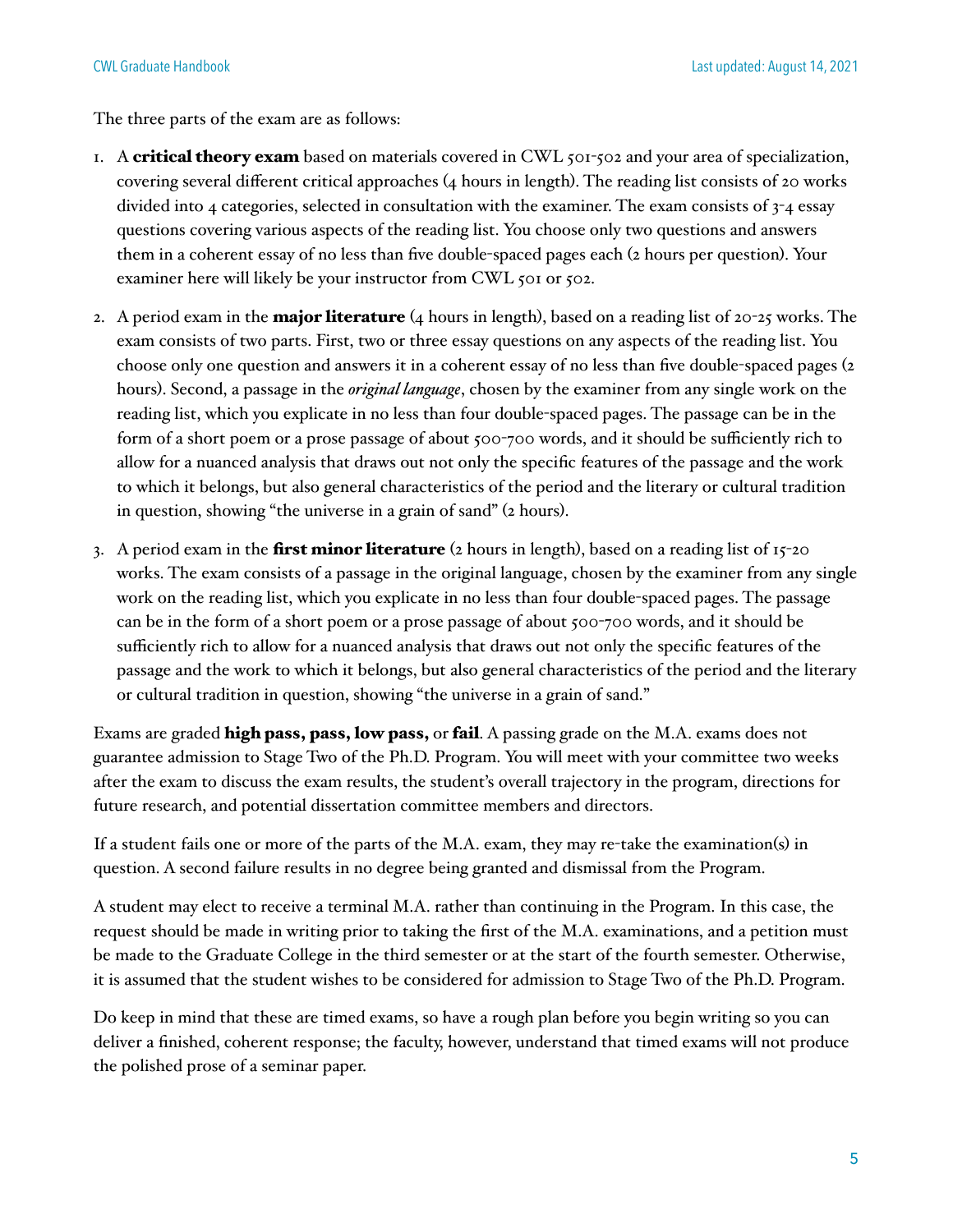### The Ph.D., Stage Two

The faculty in CWL meet every Spring, typically in late April to review all graduate students, but particularly to decide on students continuing on to Stage Two of the Ph.D (see overview on final page). They look comprehensively at exams, coursework, and teaching — but also at how good of a fit the Program is for the student (for example, are there CWL and Illinois faculty who are competent and willing to direct a dissertation in the student's area? Assuming all the assessments are positive, the student is admitted to Stage Two of the Program, which means more courses and more exams, and which culminates in the generation of a dissertation prospectus, a detailed plan that outlines the argument, the archive, the stakes, the theoretical underpinnings, and a chapter by chapter plan for what the dissertation will be.

#### How many classes do I need to take each semester?

As before, the norm is that you will take 2-3 seminars while you are teaching, and 3-4 seminars if you are on fellowship. (Taking fewer than eight units is generally not an option, because it's not considered a full load.) In any given semester, you should consult with the DGS and your Advisor, balancing out your teaching, your courses, your life and your language work. As before, *you* need to be careful and ensure that you maintain the required minimum of courses to satisfy visa or fellowship requirements.

#### Which classes do I need to take? How many?

To advance past Stage Two of the Ph.D., you will once again need to take a minimum of 8 courses (32 units) *beyond* the courses that satisfied Stage One, fulfilling the requirements in the checklist below, but we expect everyone (especially fellowship students) to take more. These courses should be 500 level graduate seminars if at all possible (not all national literatures offer graduate level courses). *You should always seek out courses taught by the faculty you think you might want to work with*, in CWL and in your various fields.

- \_\_\_\_\_ CWL 582 (Proseminar, professional skills) \_\_\_\_\_ 1 course in major literature
- $\frac{1}{\sqrt{1-\frac{1}{\sqrt{1-\frac{1}{\sqrt{1-\frac{1}{\sqrt{1-\frac{1}{\sqrt{1-\frac{1}{\sqrt{1-\frac{1}{\sqrt{1-\frac{1}{\sqrt{1-\frac{1}{\sqrt{1-\frac{1}{\sqrt{1-\frac{1}{\sqrt{1-\frac{1}{\sqrt{1-\frac{1}{\sqrt{1-\frac{1}{\sqrt{1-\frac{1}{\sqrt{1-\frac{1}{\sqrt{1-\frac{1}{\sqrt{1-\frac{1}{\sqrt{1-\frac{1}{\sqrt{1-\frac{1}{\sqrt{1-\frac{1}{\sqrt{1-\frac{1}{\sqrt{1-\frac{1}{\sqrt{1-\frac{1}{\sqrt{1-\frac{1$
- $\frac{1}{\sqrt{1-\frac{1}{\sqrt{1-\frac{1}{\sqrt{1-\frac{1}{\sqrt{1-\frac{1}{\sqrt{1-\frac{1}{\sqrt{1-\frac{1}{\sqrt{1-\frac{1}{\sqrt{1-\frac{1}{\sqrt{1-\frac{1}{\sqrt{1-\frac{1}{\sqrt{1-\frac{1}{\sqrt{1-\frac{1}{\sqrt{1-\frac{1}{\sqrt{1-\frac{1}{\sqrt{1-\frac{1}{\sqrt{1-\frac{1}{\sqrt{1-\frac{1}{\sqrt{1-\frac{1}{\sqrt{1-\frac{1}{\sqrt{1-\frac{1}{\sqrt{1-\frac{1}{\sqrt{1-\frac{1}{\sqrt{1-\frac{1}{\sqrt{1-\frac{1$
- $\frac{1}{\sqrt{1-\frac{1}{\sqrt{1-\frac{1}{\sqrt{1-\frac{1}{\sqrt{1-\frac{1}{\sqrt{1-\frac{1}{\sqrt{1-\frac{1}{\sqrt{1-\frac{1}{\sqrt{1-\frac{1}{\sqrt{1-\frac{1}{\sqrt{1-\frac{1}{\sqrt{1-\frac{1}{\sqrt{1-\frac{1}{\sqrt{1-\frac{1}{\sqrt{1-\frac{1}{\sqrt{1-\frac{1}{\sqrt{1-\frac{1}{\sqrt{1-\frac{1}{\sqrt{1-\frac{1}{\sqrt{1-\frac{1}{\sqrt{1-\frac{1}{\sqrt{1-\frac{1}{\sqrt{1-\frac{1}{\sqrt{1-\frac{1}{\sqrt{1-\frac{1$

#### A typical course of study:

Cameron has been accepted to Stage Two, and has added Italian as a reading language after taking an intensive summer course between year two and three. Cameron continues to be supported by a mix of teaching in French and CWL, and well as a partial RA-ship (research assistantship) one semester. The next two years of coursework might look something like this: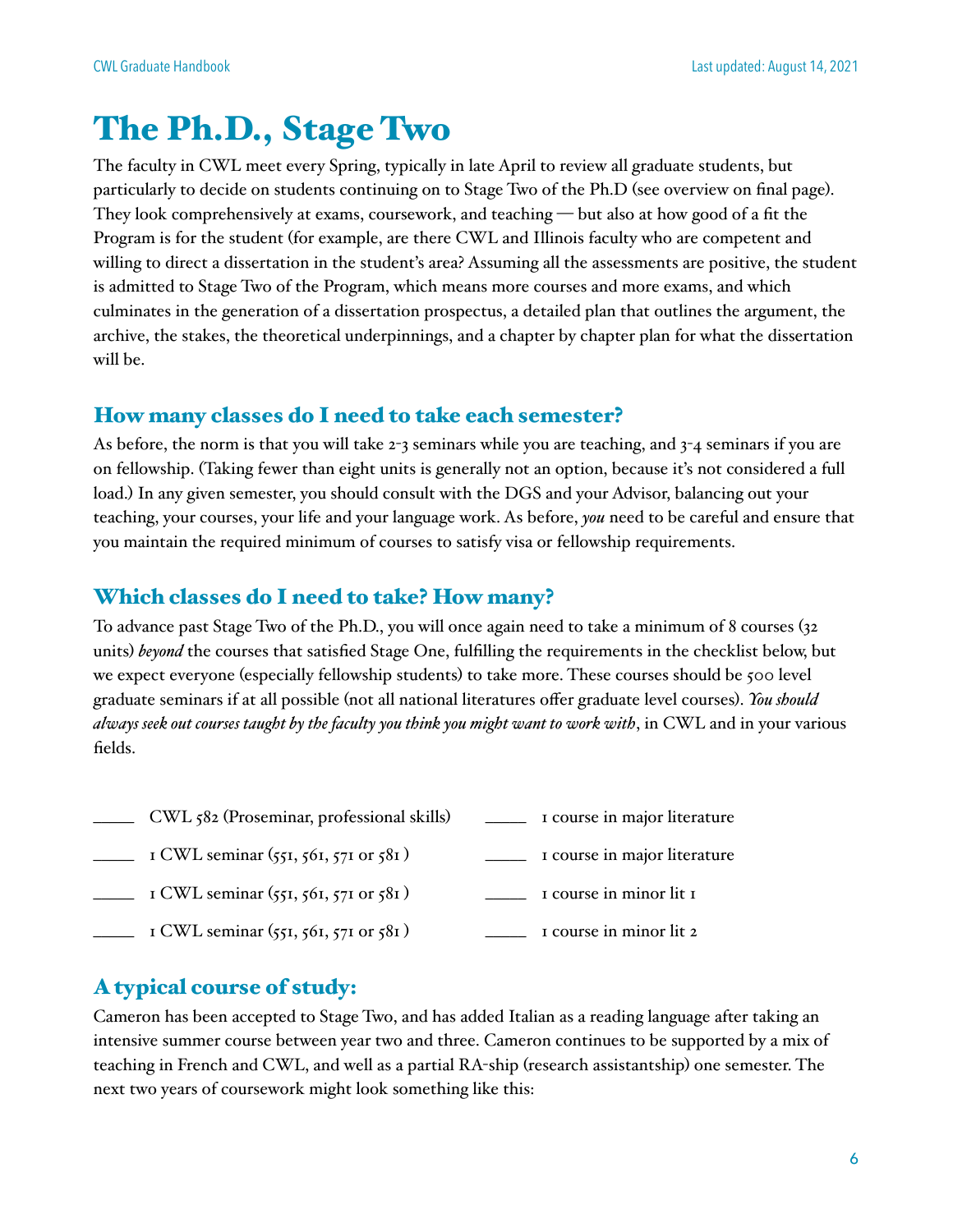| <b>FALL 3</b>              | <b>SPRING 3</b>                  | <b>FALL4</b>                     | <b>SPRING 4</b>                |
|----------------------------|----------------------------------|----------------------------------|--------------------------------|
|                            | CWL 582 (Proseminar)             |                                  | CWL 593 (Exam Prep)            |
| FRENCH 576 (Francophonie)  | FRENCH 552 (Fr. Comp Cinema)     | ITAL 413 (Dante)                 | CWL 504: (Film Theory)         |
| CWL 581 (Memory)           | CWL 571 (East-West)              | CWL 581 (Nation & Gender)        |                                |
| ITAL 103 (Intermediate)    | ITAL 104 (Advanced)              | EALC 590 (Ind. Study Japan. Lit) | -                              |
| Teaching: 241 (2 sections) | Teaching: FR 101 (1 sect) $+$ RA | Teaching: CWL 114 (3 sections)   | Teaching: CWL 114 (3 sections) |

At the end of Stage Two, Cameron has fulfilled all of the requirements, plus two extra courses, and has brought a third language up to the appropriate level. Italian 413 is a 400-level class, but 500-level seminars are offered in Italian only sporadically. In Spring of Year 4, Cameron takes an independent study (CWL 593) to prepare for the preliminary exams and prospectus defense that cap Stage Two of the Ph.D.

#### The Prelims

By the end of year three, you should have chosen your Major Advisor, who will chair the exam committee for your Prelims and Prospectus Defense, and will typically go on to be your dissertation director. You will need at least four faculty members for your exam committee, one of whom should be from the area represented by your second minor literature, and at least one of whom must be from the **core faculty** in CWL. You should print out the Instructions for Ph.D. Examiners (downloadable separately), and give it to each member of your examining committee so that they know what they are supposed to do (email them a copy as well!).

In the semester in which you take your prelims, you may choose to sign up for an independent study (4 units) of exam preparation; this may be with your Major Advisor, any member of the committee, or the DGS, if necessary; this course should be used exclusively to prepare for the exams.

The examinations consist of two written exams (the Preliminary Exams) and one oral exam (the Prospectus Defense). First, the **Preliminary Exams**:

- 1. A take-home exam on the dissertation field, including secondary sources, and related critical theory (approximately 50 titles). The exam is to consist of 4 questions, each written by one member of exam committee, each question addressing the dissertation broadly, so you will draw on multiple languages and cultural traditions in answering. The Chair of the exam committee collects the questions from the three other examiners and assembles the exam. You choose only two questions, answering each of them in an essay of approximately 5-10 double spaced pages. Graduate Services will email the exam to the student as close to 9 AM as feasible, and the answers are due by  $5:00 \text{ PM}$  of the same day.
- 2. A period exam in the second minor literature (2 hours in length, to be completed in graduate student services in FLB), based on a reading list of 15-20 works. The exam consists of a passage in the original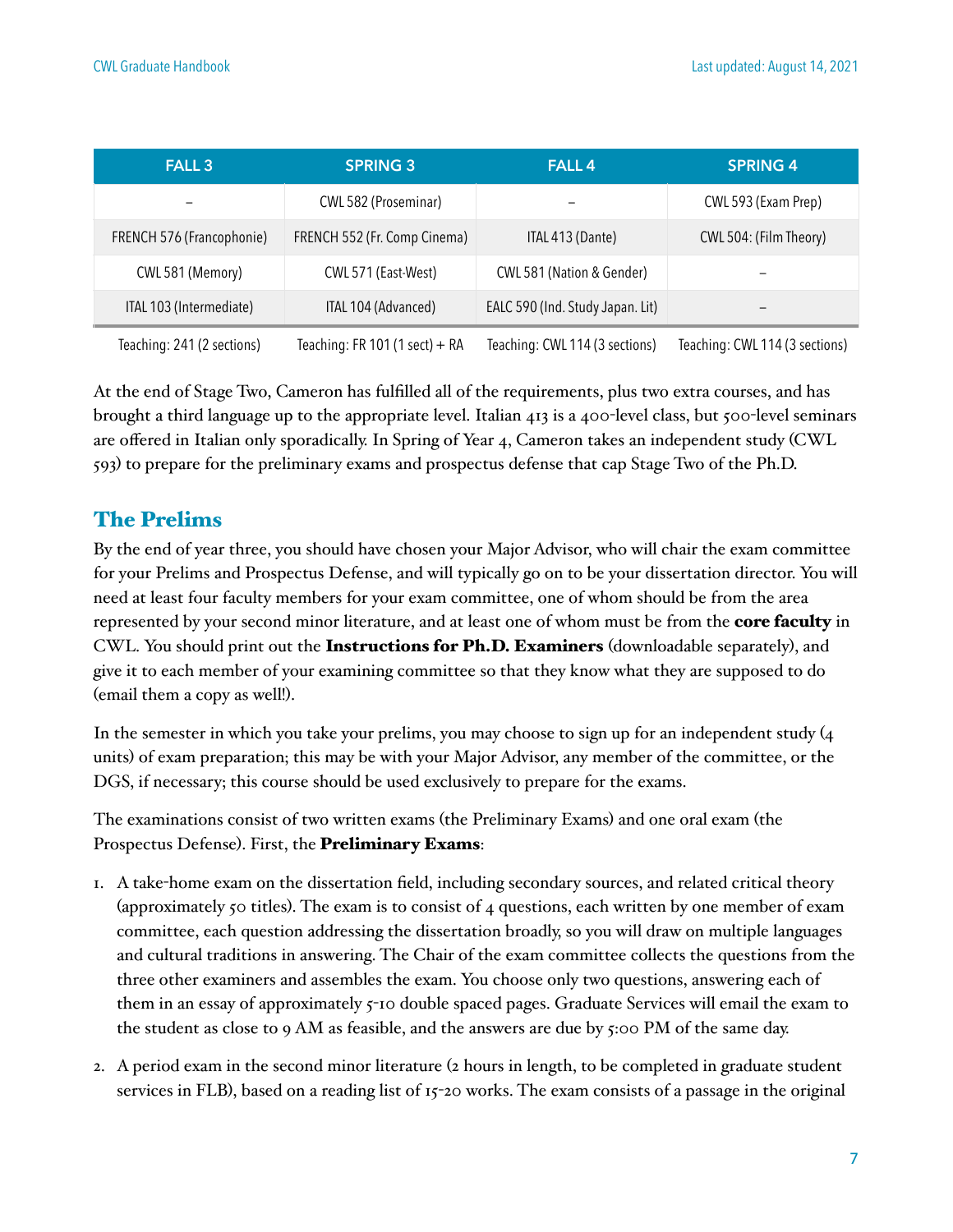language, chosen by the examiner from any single work on the reading list, which you explicate in no less than four double-spaced pages. The passage can be in the form of a short poem or a prose passage of about 500-700 words, and it should be sufficiently rich to allow for a nuanced analysis that draws out not only the specific features of the passage and the work to which it belongs, but also general characteristics of the period and the literary or cultural tradition in question, showing "the universe in a grain of sand."

The literatures and periods chosen should have a coherent rationale within the field of Comparative Literature. In the case of European and American literatures, both minor literatures should cover similar periods (for instance, the Middle Ages, the Renaissance through the Enlightenment, Romanticism through the 19<sup>th</sup> century, or the 20<sup>th</sup> century). If one or two classical literatures are combined with more modern literatures, then the requirement of similar periods for both minor literatures may not apply. In the case of other literary traditions, a different periodicity may apply. If your work crosses rather different cultures and civilizations, then other criteria of comparativity must be established. Students are urged from the start of their graduate careers to enter into a conversation with the DGS and then with the Major Advisor on which combinations of literatures and periods make the best professional sense in light of their interests.

The **Prospectus Defense** is an oral exam  $(z)$  hours) that normally occurs within a month after the successful completion of the student's last examination. This exam covers two areas:

- 1. The written examinations, revisited. You may be asked to address the answers given in the written examinations. In order to review for this part of the orals, you will have copies of the questions and your answers on the written examinations. Comments and evaluations by the professors, however, will remain confidential.
- 2. The dissertation proposal. You submit the proposal to all the members of the committee at least two weeks before the date of the orals. A suitable proposal is generally about 10-15 pages long, those pages covering several areas: a statement of the topic itself, giving the grounds for comparison as well as the critical approach(es) to be used, and detailing what the student expects to find or to prove (5 or 6 pages, single-spaced); a topical outline (no more than 2 pages, single-spaced) giving a firm sense of the structure of the dissertation and its argument; a bibliography (no more than 2 pages, single-spaced) of the most relevant primary and secondary works.

In the case of failure in one or more of the written examinations, the oral examination is postponed. The student is given one more chance to pass the examination(s) in question. A second failure results in dismissal from the Program. The oral examination will then not be necessary. In the case of failure in the oral examination, the student is given one more chance to pass it. A second failure in the oral examination results in dismissal from the Program.

Assuming you complete the Prelims and Prospectus Defense successfully, you are advanced to candidacy (Stage Three), also referred to as ABD (All But Dissertation).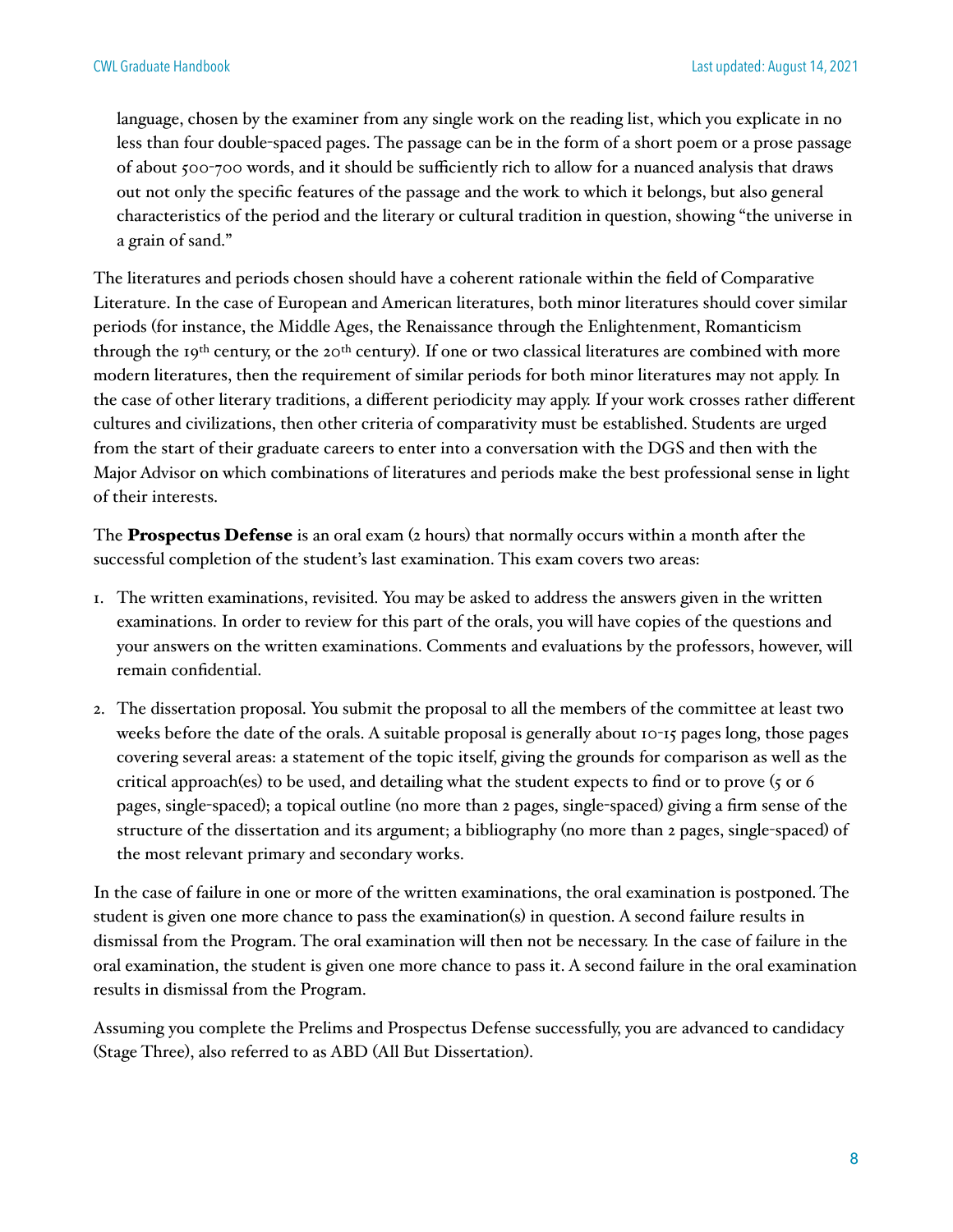### The Ph.D., Stage Three

For Stage Three (see overview, final page) you will need to declare your dissertation director and PhD committee. It is very strongly encouraged that the director or co-director be from the core faculty of CWL, but at least one member of the committee must be (and this member must chair the committee). Stage Three is in some ways the easiest and in other ways the hardest stage of the Ph.D. You will typically enroll in 8 units of 599 (Thesis Research) each semester with your dissertation director, but you will not take many classes, if any at all. Your advisor is no longer the DGS, but your director. You will of course research and write, but you will also continue to hone your languages, acquire greater proficiency in professional skills, meet with your director and committee members from time to time, teach, apply for fellowships, attend and present at conferences, quite possibly working on publishing some of your research, and eventually begin to apply for academic positions. What makes this stage difficult, however, is that it is relatively open-ended and without a rigorously defined timeline or milestones. On a daily basis, it is up to you to achieve a structure (*I write every day from 9 AM until noon*), schedule your milestones (*I will finish chapter 2 by the end of April*), and deal with balancing out teaching, research, writing, and life (*go for a run, get to work on chapter 3, prepare tomorrow's class, spend some time in the library, or wash those dishes that have been sitting there?*). Many students report feeling lonely during this stage; their cohort of fellow students are all off on their own, and you have to adjust for the fact that you don't see all your peers and colleagues daily anymore. There are ways to deal with this, some of which we discuss in the FAQ below, but mainly, you will need to be very proactive and structured and develop a certain amount of selfdiscipline that you may have relied on the institution to provide before.

#### Support during Stage Three

If you entered with a fellowship, the chances are very high that you saved a year of it for this stage, which is what we typically recommend. The Program has limited funds that it uses to provide research assistantships and fellowships when possible, but these funds are not automatically renewed or renewable, so we are cautious about handing them out. There are, however, sources of funding that are available from outside of the department, and we encourage and in some cases require our students to apply for them. Applying for fellowships should not be seen as something "extra," but a typical and even necessary professional skill (it is also tremendously helpful on the job market, because fellowship applications require you to learn how to pitch your dissertation project to a variety of audiences and at varying levels of detail.) In particular, students preparing to enter or already at Stage Three should discuss with the DGS and the Director about possible fellowships, including the annual competition for fellowships from the Humanities Research Institute (HRI, formerly the IPRH), which funds a number of graduate students in the humanities and arts each year, organized around a broad theme. In preparation for their final year in Stage Three, all students should also apply for a Dissertation Completion Fellowship, offered both through the School of Literatures, Cultures and Linguistics, and through the Graduate College.

In addition to stipend support, graduate students should begin to apply for, travel to and present at national conferences in their chosen fields. The Graduate College has a competition each semester for funding to help defray the costs of attending such conferences; the Program requires students who wish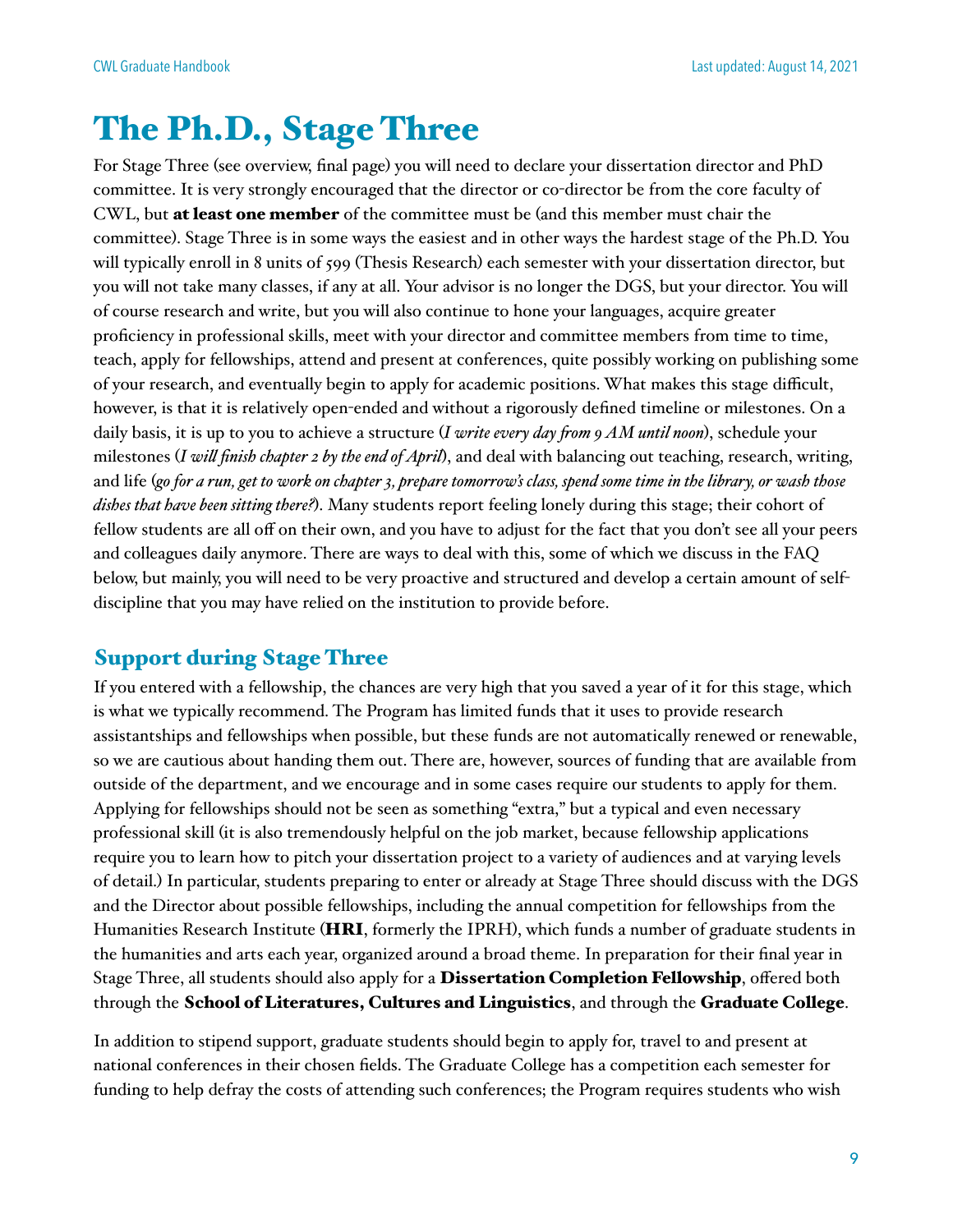for financial assistance for conference travel to apply to the Graduate College; we will, however, provide \$250 for conference travel reimbursement to any student who applies, regardless of whether they receive funding from the Graduate College. You must be presenting a paper to qualify (not attending, chairing, or responding). In general, we will only reimburse for major conferences such as the ACLA, SCMS, MLA, C19, etc. — major professional venues where people can see your work and notice what you do, not conferences organized by and for grad students (these have their place, but we do not ordinarily offer reimbursement for them. In the case of travel to the MLA, the program will offer \$500 if you have an interview, regardless of whether you are presenting (it is very rare, however, for universities to use the MLA for interviews).

#### A typical course of study:

Cameron advances to Stage Three, and spends the next two years working on a dissertation about forms of Japonaiserie in contemporary French literature and film, taking one more seminar because the topic seemed so relevant to the dissertation project. Cameron is supported by a mix of teaching and fellowship funding, having applied for a Dissertation Completion Fellowship at the end of year 5 (which, alas, did not come through), as well as an HRI fellowship (which happily was successful). The last two years might look something like this:

| <b>FALL 5</b>         | <b>SPRING 5</b>   | <b>FALL 6</b>     | <b>SPRING 6</b>   |
|-----------------------|-------------------|-------------------|-------------------|
| CWL 599 (8 units)     | CWL 599 (8 units) | CWL 599 (8 units) | CWL 599 (8 units) |
| CWL 581 (Borders)     | -                 | -                 | -                 |
| -                     |                   |                   | -                 |
| Department Fellowship | Teaching: CWL 242 | HRI Fellowship    | HRI Fellowship    |